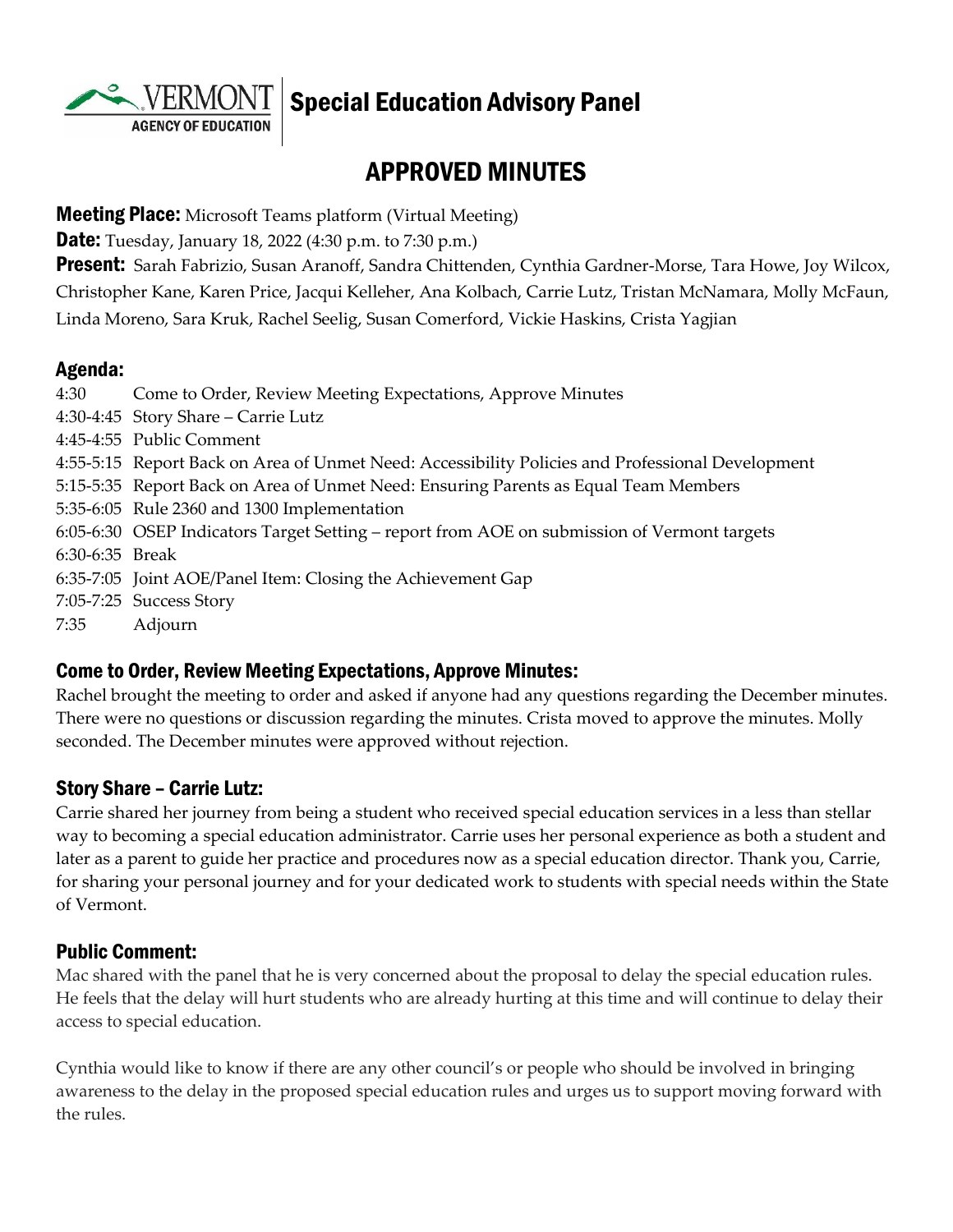Susan is keeping the public location up and running. Susan shared that the disability council voted to testify against the delay of the special education rule changes.

## Report Back on Area of Unmet Need: Accessibility Policies and Professional Development:

The Special Education Advisory Panel sent the VT AOE a report of unmet needs that the panel sees as areas of concern. In response to accessibility policies and professional development the AOE has drafted model procedure policies such as child find and parents' rights. These model procedures were projected to be presented to school districts in October of 2021, however it is in its third round of review with the general council. Jacqui predicts the module procedures will be available in the near future. Model procedures can be adopted by school districts, or school districts can use them as a checklist and require additional information. Jacqui is also requesting a findings report from a group of special education mentors as to why people special educators are leaving the field. A big reason for people leaving is the amount of paperwork that is required to complete their job. The AOE is continuing to look at ways to reduce the burden of paperwork. Other professional development opportunities the AOE has provided includes the success gaps tool kit and improving the state administration complaint form.

# Report Back on Area of Unmet Need: Ensuring Parents as Equal Team Members:

Jacqui updated the panel regarding changes that have been made by the AOE to ensure that parents are equal team members. The parent survey data that was collected is going to each district and the AOE is promoting the use of the data. The AOE is producing webinars for parents' engagement and knowledge of the IEP process, has created a family engagement tool kit, and is continuing to partner with the Vermont Family Network. The local educational agencies' training has been placed on hold for the time being.

## Rule 2360 and 1300 Implementation:

The AOE is going over a complete revision of the IEP form. The training materials are in development and will be rolled out for the 2022/2023 school year when the special education rule change takes effect. Form 4 will stay the same and the AOE is making changes to additional forms to make them more intuitive and easier to use. A panel member asked how the eligibility process would work under the new rule changes. The focus will now be on a conversation around a student's needs and why their needs wouldn't be met in the general education setting. It seems like the process is the same (posing questions/hypotheses) and then finding the appropriate measures to document a student's strengths and challenges. The challenge will be in the final determination. The worksheets presented were clear and great. The AOE is using information gathered from 12 different states to learn what has worked and what hasn't to guide their decision making. Other feedback given was it will be very important to have consistent language across all documents.

# OSEP Indicators Target Setting – report from AOE on submission of Vermont targets:

Ana presented all of the target setting data. This presentation will be sent by Ana to Rachel, and Rachel will share the presentation to the panel.

## Joint AOE/Panel Item: Closing the Achievement Gap:

The AOE presented data on the current achievement gap between students in special education and students in general education. It is clear there is a literacy gap between the two populations. Now that we know there is a gap, what is missing in these student's education, specifically students with a specific learning disability. The AOE is asking for feedback regarding recommended approaches to help close the gap. This conversation will continue in the March meeting.